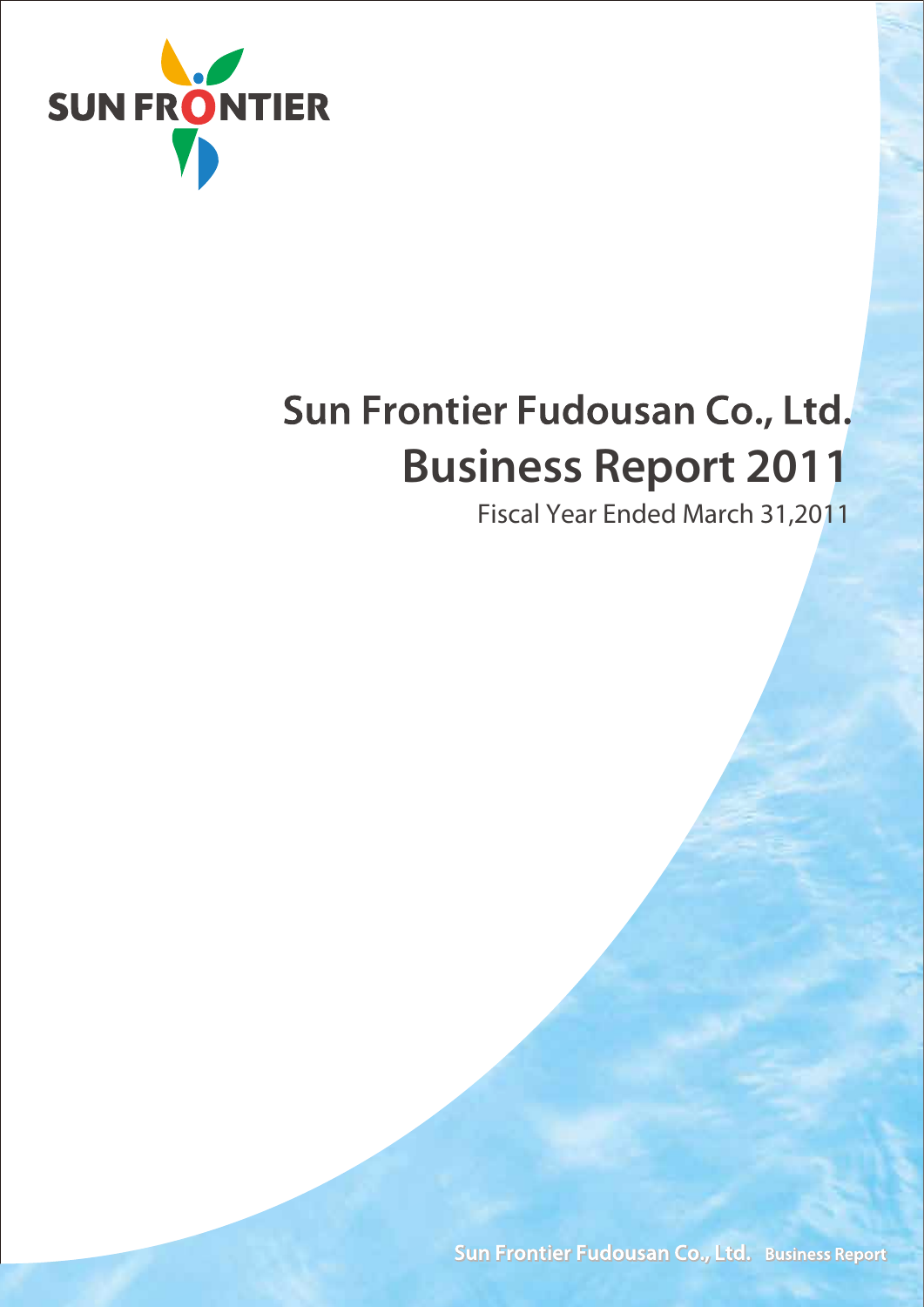# **Dear Shareholders**

#### President Tomoaki Horiguch

## Main Business Targets

Specialize in middle to downstream areas for real estate business.

Our company is carrying out operations focusing on office and commercial buildings in central Tokyo (especially the central 5 cities) which compose the middle to downstream business areas of the real estate market. Referring to Figure 1, there are various business areas within the real estate development and real estate investment markets, and our company is focusing on those business areas surrounded by dotted lines (we consider this to be the middle to downstream areas for real estate business). Our company is best at business areas that require service through

manpower, such as property management or tenant leasing, where direct contact is taken with the building owners and tenant companies, and operating resources are focused on these areas. Also, by faithfully responding to the high demands of fund and investment companies, the business skills of our company are clearly polished.

# Summary of the Fiscal Year Ended March 31, 2011

Shift to a Balanced Business Structure.

We offer our deepest sympathies to the victims of the Great East Japan Earthquake that occurred on March 11, 2011.

For this period, sales were ¥4,289 million, operating income ¥662 million, ordinary income ¥541 million, and net income ¥363 million. For the first time in 3 periods the balance was in the black for the full year, but since the effects of the losses from the previous two periods were still significant, we regret that this period will also not have any dividends.

We will work towards providing satisfaction to our customers, and being a true partner who they feel secure in talking to.

Looking back over the past year, market conditions were still very unclear in the first half of the year, without stable footing. Moving into the second half of the year, just when markets had started to recover, Japan was beset by a most unfortunate disaster. For the real estate industry, investor stances both domestically and abroad have become more cautious, causing the market to once again become uncertain.

During this time, our company used past lessons to work towards building a stable

long-term business, by creating a balanced business structure and strengthening our client and financial bases. By shifting from a business model reliant on the condition of the real-estate market, especially on capital gains, to an earnings structure focused on income from fees, our business tructure became one less susceptible to changes in the economy.

For our real estate refurbishment and revitalization business, we were unable to get any new replanning properties in the previous period (Year Ended March 31, 2010), but this period a total of 10 properties were purchased, with 6 being sold within the period, allowing our replanning business to start again focusing on small properties. Additionally we dealt with medium and large properties in new real estate restoration schemes such as**"**Joint Investment Replanning**"** which will be detailed later.

# Our goal is to be a real estate **"**company that makes happiness**"**

#### 【 **Real Estate Development Market** 】 【 **Real Estate Investment Market** 】

### 【Figure 1】

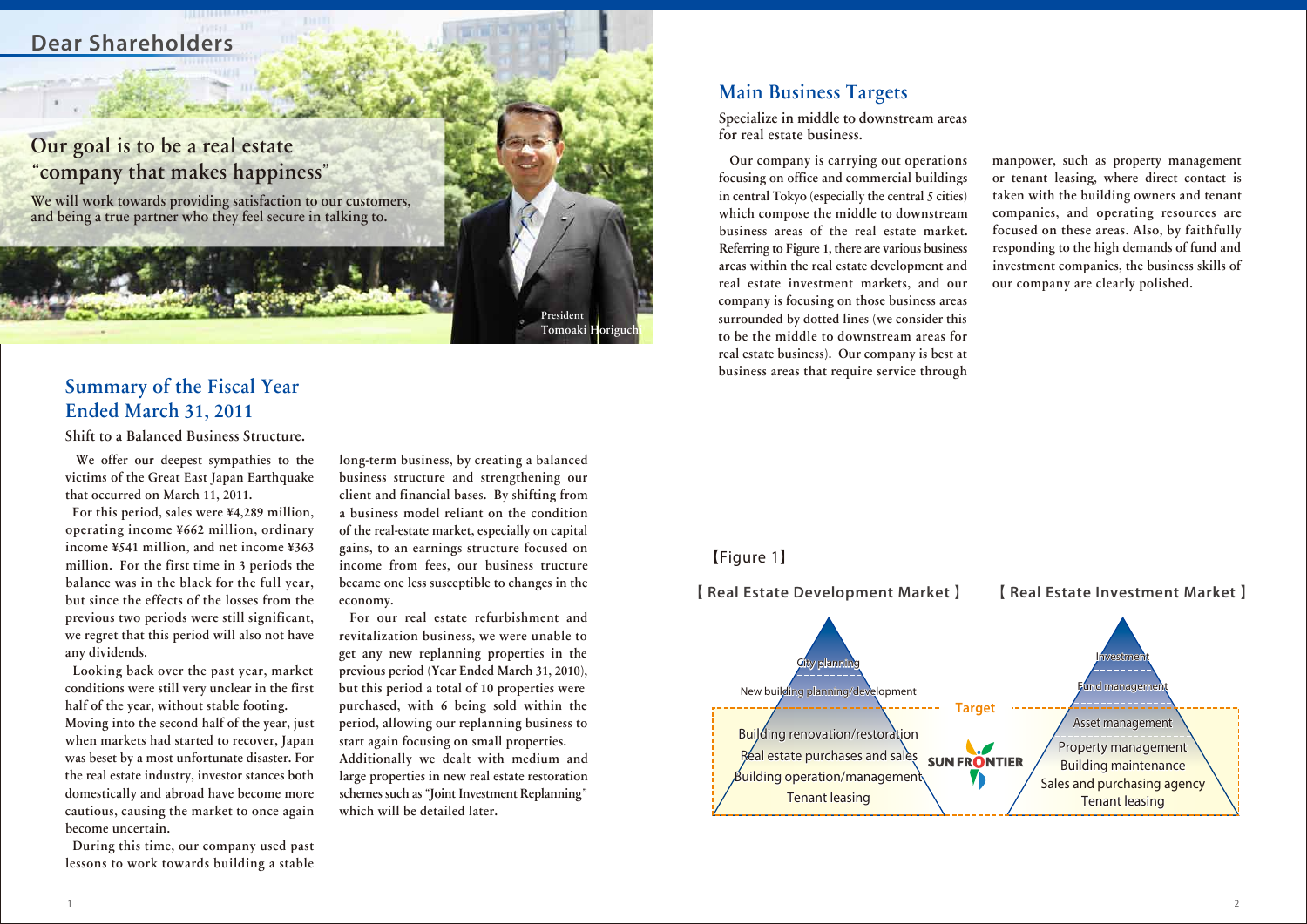# Business Portfolio

Moving to a long and fruitful relationship starting from a just encounter in leasing transactions.

Our company aims to achieve a balanced business structure and stable growth. Figure 2 takes the business in our company and organizes them into 4 areas, with flow and stock businesses on the horizontal axis, and fee and investment businesses on the vertical axis.

Previously, the bottom left of the graph (investment **×** flow businesses) was focused on the replanning business. This area is easily influenced by changes in market conditions, and is the riskiest business area with large profits, but the possibility of losses even larger than those profits. Previously, there was too much of an emphasis put on this area.

From now on, the stock businesses on the right side of the graph will have more energy put into them, especiall the property management business

on the upper right (fee **×** stock businesses). Come to think of it, our company has been making 700 to 800 successful rental contracts every year for offices in the central Tokyo area, and thus has connections with building owners. We will aim to create longer and deeper connections with these building owners, and increase commission assets. Also, by providing tenant companies with useful market information and introducing potential clients and partners, this will lead to stable repeaters and referrals by helping tenant business growth. Then by responding to the various leasing and sales agent needs that arise from commission building owners and tenant companies, our company will work to expand flow businesses (left side of graph) and build a business structure that values relationships with our customers.

# New Approach to Real Estate Refurbishment and Revitalization

Small Scale Real Estate Refurbishment and Revitalization Business

This business focuses mainly on the independently wealthy as targets, with a highly fluid market, providing investment products that are reasonably priced and secure for real estate investment. With a basic model of rapid, high-paced restorations, the business cycle can be shortened to 3 to 5 months, thus limiting the risks of market fluctuations for this business.

In this period, 10 buildings were purchased, with 6 being sold within the period. The following pictures (examples 1 and 2) are some of the

properties acquired in this period. Through careful renewals and maximized utilization rate in a short business cycle, we were able to make products with ahigh degree of added value.

#### Joint Investment Replanning

For replanning medium and large buildings, we are taking an approach using a new joint investment scheme with close partners. Together with partners providing funds, our company is participating in joint equity investment, property management, construction management and tenant leasing. By joint investors each using their own strengths, this business model allows the maximum risk to be decreased while working to increase value in medium and large properties.

# 【Figure 2】



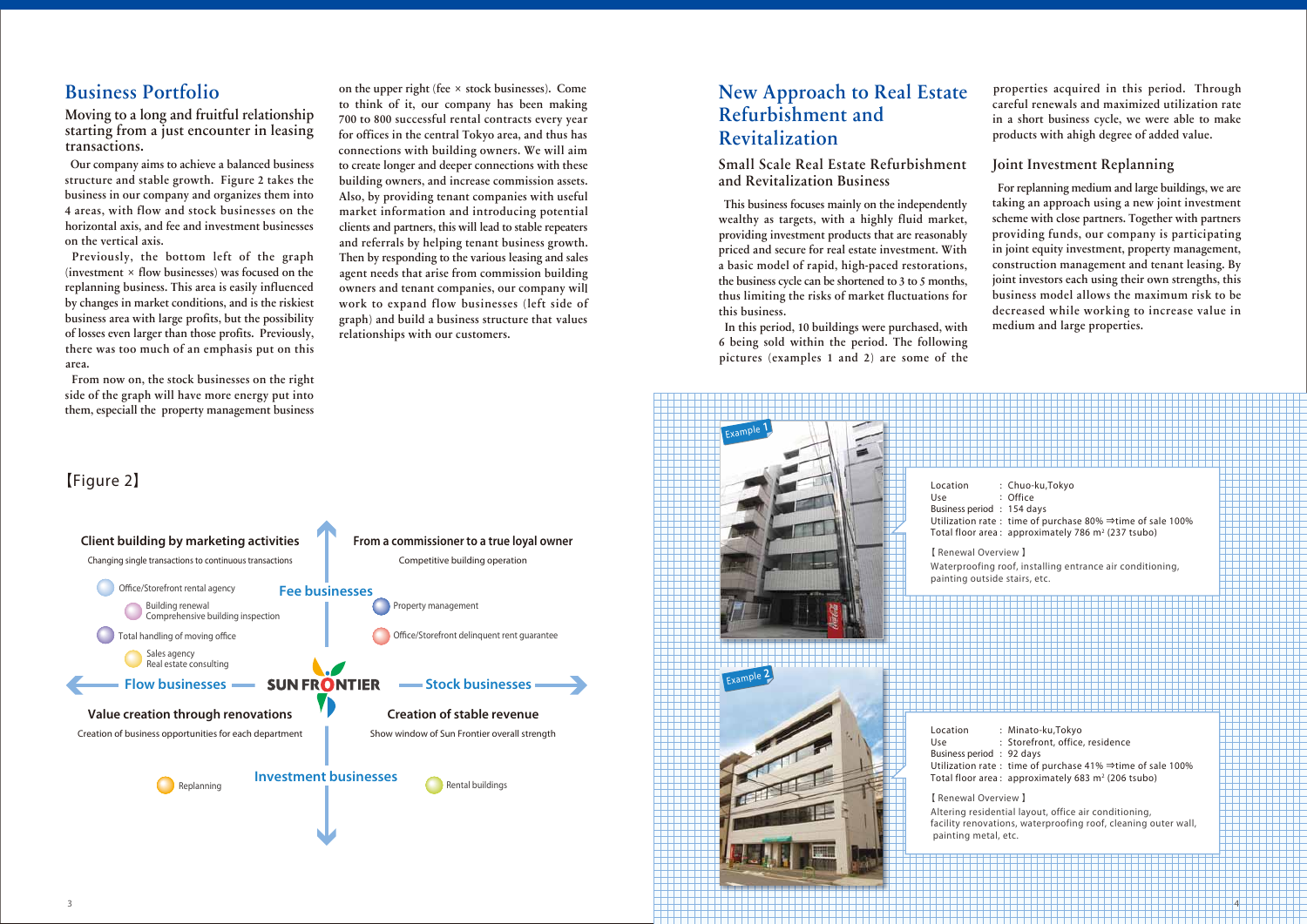# Mid-term Strategy

Our company management philosophy, **"**We want customers to be happy.**"**It all starts here.

Our company has the following 3 points for our mid-term strategy.

## 1. Quality Improvement

In order to respond at a high level to customer requests and satisfy them, we are aiming to provide an even higher quality of service and product. To do so, extreme care is being taken with training human resources. In addition to focusing on improving problem solving skills and specialist knowledge and skills, even more effort has been put into the area of hospitality than before. Significant effort is also being put into part of our company**'**s unique staff training program, which focuses on**"**ideas**"**such as reason for living and sharing work goals. In the training, education is carried out in the spiritual area inside a logical mind. This training in the spiritual area strengthens motivation by having trainees face their true self at their core, which naturally leads to trying their best in daily work. Also, due to increased ambition and positivity, it can also lead to increased acquisition of knowledge.

Also, by expanding the functions of the quality assurance department, we are aiming to provide services and products of a higher quality. In addition to improving system capabilities for PM reports, proposals and property information, we are pursuing from a customer viewpoint the quality and precision that customers want.

Finally, with thorough compliance training we are working towards improving quality of risk management.

### 2. Strengthening Management Base

With our two main client bases of building owners and tenant companies, our company will work towards further strengthening our client base. Also, through management that focuses on cash flow and a medium term diversification of financing, efforts will be made to strengthen our financial base.

# 3. Expanding Businesses

Our company is involved in various types of businesses as a comprehensive real estate company, but these all stem from the desire to be a true partner for customers in real estate and aiming to be a company that can support the creation of customer happiness. Based solely on**"**wanting customers to be happy**"**, attention will be paid to customer requests and opinions, drawing out the specialities of each internal department, with the points that were meetings turning into lines, the lines into squares, and those squares into three-dimensional cubes of providing comprehensive service to customers.

| <b>Main Objectives for Current</b> |  |
|------------------------------------|--|
| Period                             |  |

#### Real Estate Service Business

In addition to expanding commission assets for the property management business, effort will be made to create business opportunities based on the needs for sales, construction an restoration that arise from deals for commission assets and rentals.



Also, with thorough community-based marketing the relationship as partners with building owners and tenants will be strengthened, as well as expanding development of foreign investors in Asia particularly and expanding our domestic network of investors, asset holders and the wealthy, efforts will be made to further expand the customer base.

#### Real Estate Refurbishment and Revitalization Business

This business is being carried out with a focus on small scale real estate restoration in a shortened business cycle that minimizes risk from market fluctuations. Also, through joint investments with partners such as funds, medium and large scale properties are also being approached. By jointly investing risks are decreased, along with tying in to creating businessopportunities for sales, rentals or property management.

Additionally, we are considering expanding into the fee business using our company experience and knowhow for building restoration to help deal with the many issues facing building operations, including earthquake resistance.

#### Office Leasing Business

Basic policy is to use experience and knowhow from restoring buildings in our replanning business, increasing added value for rental buildings, as well as maintaining high performance. Also, as a business that increases income stably, a change to competitive buildings over the mid- to long-term is being planned.

### Conclusion

management and agent businesses supplying middle to downstream areas for real estate service activities will be carried out under the policy of **"**always be quick in action and accomplish to the end**"**responding to customer requests.

Also, for capital policy, we are aware that an important issue for management is restoring dividends to our shareholders as soon as possible. While strengthening business tructure to improve profitability, losses from capital decrease will be covered, and a capital structure created that allows for providing dividends.

Our company Sun Frontier has returned to life. Learning from our mistakes, a solid footing will be made for our businesses, and returns given to everyone over the course of time. Please continue to provide us with your generous support in the future.

| Acquisition and revitalization of buildings              | ◠         |
|----------------------------------------------------------|-----------|
| Property management for commercial facilities            | ◠         |
| Real estate consulting                                   | $\bullet$ |
| <b>Total solutions</b>                                   |           |
| Asset management and real estate securitization          |           |
| Equipped office and store leasing brokerage              | $\bullet$ |
| Subleasing                                               | ο         |
| Sales brokerage                                          |           |
| Property management                                      |           |
| Building renewals and office relocation related services | $\bullet$ |
| Delinquent rent guarantee services                       | Ο         |
| Leasing brokerage (Office, Retail)                       |           |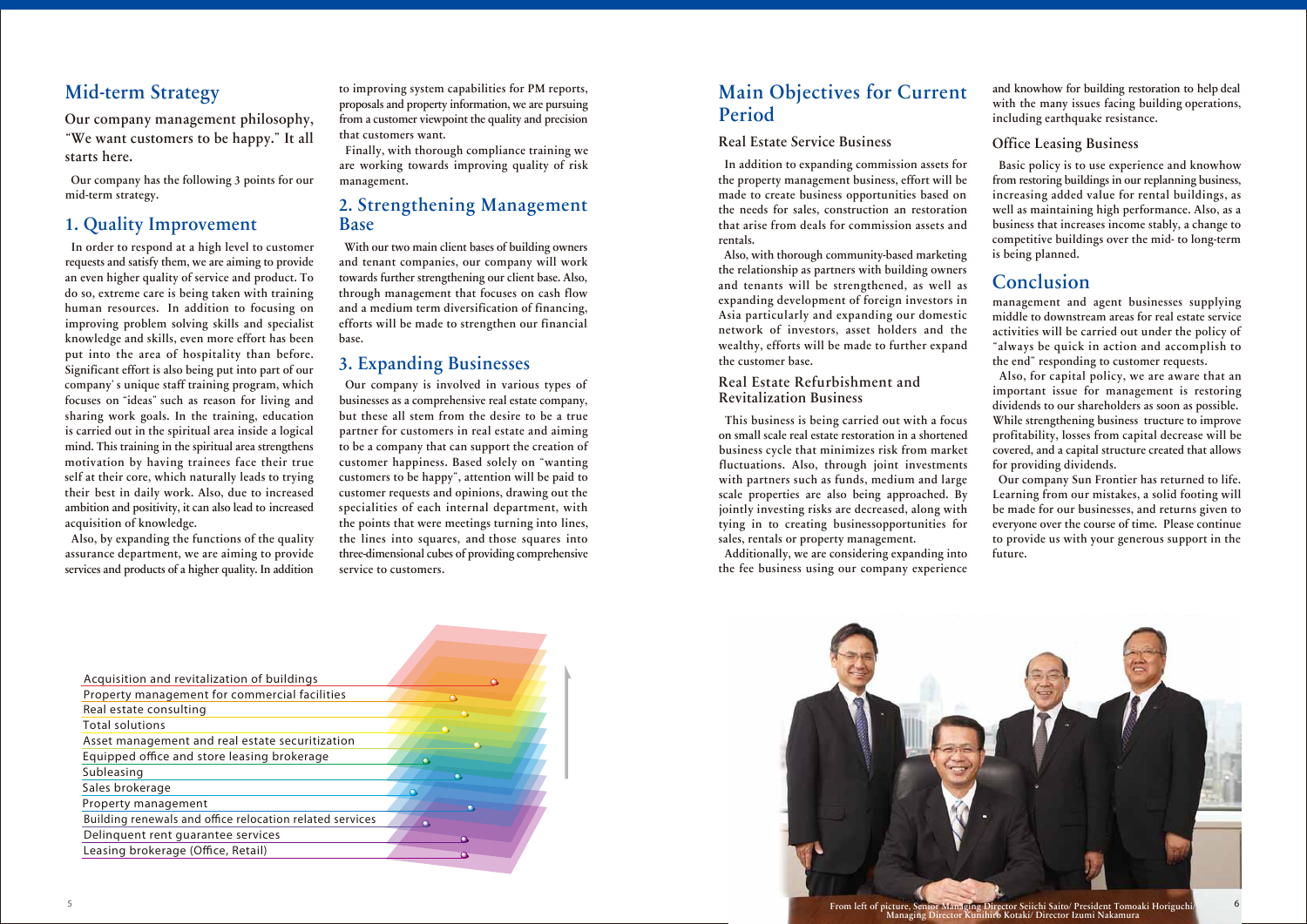# **Overview of Each Business Segments**



During the current consolidated fiscal year ended March 2011, Japanese economy including capital investment and personal consumption was showing signs of recovery against the backdrop of positive results from the international economy, which benefited from a recovery trend centered on Asia. However, Great East Japan Earthquake turned to clouded prospects. In the real estate industry, the vacancy rate in the building leasing market remained stubbornly high and there were still no visible indications of an improvement in supply and demand. This was despite signs pointing to a gradual improvement in the investment environment, including the evident recovery trend in real estate investment. Given such an environment, the Sun Frontier Fudousan Group made an effort to strengthen its customer base and financial foundations, in order to expand its business stably over the long term. Moreover, we worked to extend our existing businesses and cultivate new earnings opportunities in peripheral sectors by broadening our real estate services business. As a result,

our operating results for the fiscal year ended March 2011 were as follows: sales of ¥4,289 million, operating income of ¥662 million, and ordinary income of ¥541 million. Net income was ¥363 million. A summary of the operating results in our main businesses is described below.

#### **Real Estate Revitalization**

### **Property Management**

#### **Other Businesses**

### **Real Estate Brokerage**



In our sales brokerage business, we endeavored to strengthen our personnel and organizational structure, and worked to expand our customer base by taking advantage of our various capabilities, through cooperation among internal divisions such as our leasing brokerage and property management businesses. We also strove to expand opportunities for transactions with foreign investors, particularly in Asia. The results of this effort led to some contracts during the second half of the current consolidated fiscal year, mainly for small and medium-sized properties. In the leasing brokerage business, we concentrated on strengthening our brokerage business capabilities through measures that included increasing the number of marketing staff, and worked to bolster fee income from collaboration with related businesses such as**"**Sonomanma Offices**"**and comprehensively support office relocation.

As a result of the above activities, sales were ¥964 million and segment income was ¥848 million.

In the property management business, along with working to expand assets under contract, we made an effort to prevent vacancies through close tenant support at properties under contract. We also focused on creating new earnings opportunities, including appropriately proposing property improvements and restoration work with a view to increasing property values.

As a result of the above activities, sales were ¥400 million and segment income was ¥296 million.

In the construction planning business, both sales and profit for the business as a whole declined compared with one year ago because our results in the prior consolidated fiscal year included higher construction management fees for large projects, but the operating results for our**"**total relocation service,**"**which resolves the various problems encountered on office relocations by providing services such as layout proposals, interior contracting and restoration work, expanded steadily.











In our delinquent rent guarantee business, the number of contracts generally continued to be flat. Demand was induced by the desire of building owners to avoid rent delinquency, and tenants**'**need to lower the risk of entrusting guarantee money and security deposits, because of the economic downturn.

As a result of the above activities, sales were ¥395 million and segment income was ¥168 million.

In our replanning business, we carefully examined properties located in the five wards of central Tokyo, the Group**'**s strongest area, mainly as short-term projects, and purchased ten properties. In addition, by simultaneously pursuing various property commercialization measures, we quickly restored high occupancy rates and completed the sale of six properties. Nevertheless, due to exercising greater prudence in our selection of properties acquired and in risk management in addition to the fact that liquidity in the real estate market did not recover to the extent envisaged at the beginning of the year, particularly for the commercial properties, the scale of properties acquired remained below the level assumed at the beginning of the year.

In the building leasing business, lease revenue remained stably as a result of maintaining high occupancy rates throughout the year.

In the real estate securitization business, we recorded a gain on distribution from our development SPC (special purpose company), on which we reported a loss on silent partnership investment in the prior consolidated fiscal year, as the result of disposition of the new commercial building.

As a result of the above activities, sales were ¥2,528 million and segment income was ¥797 million.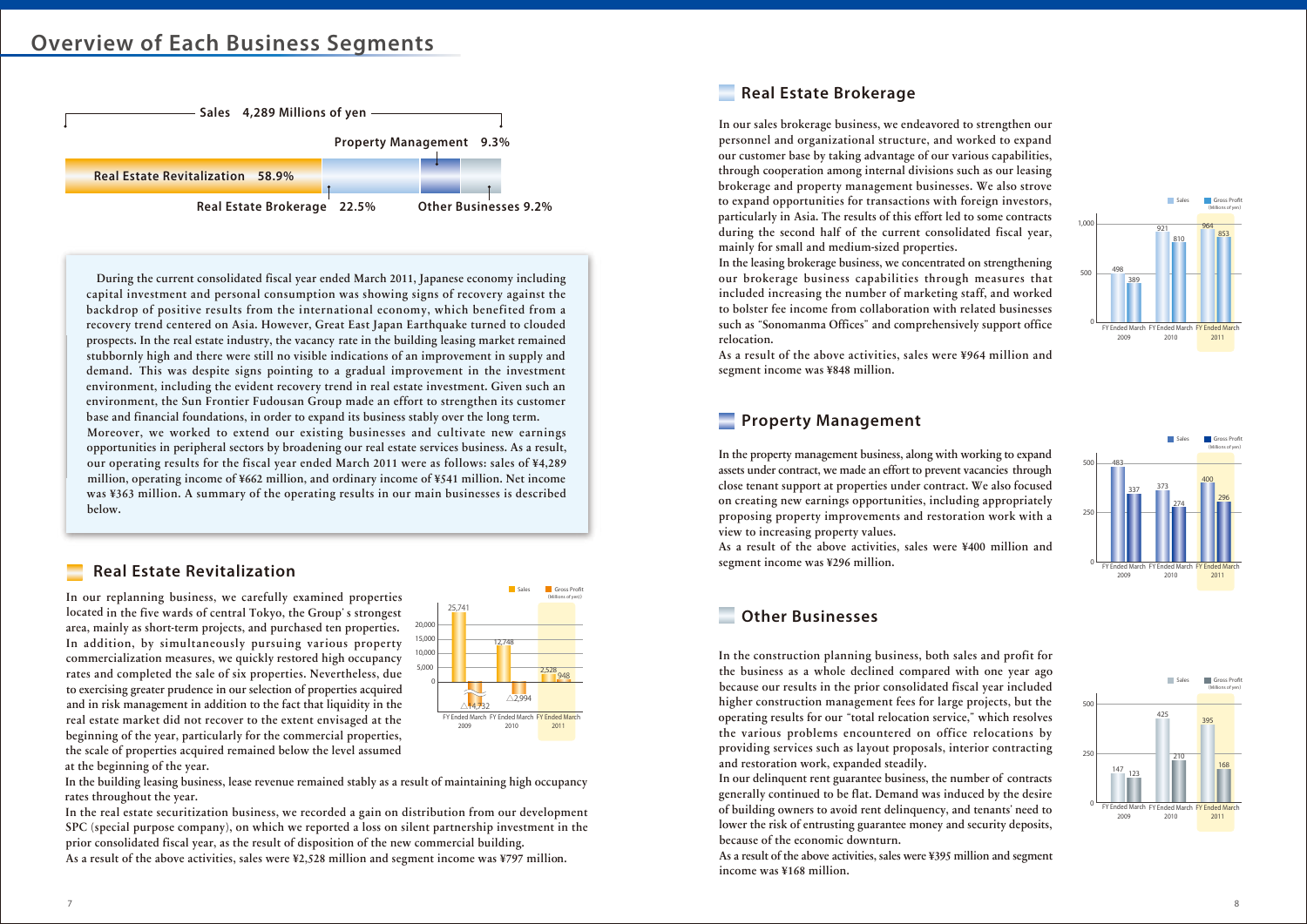■ **Sales (Millions of yen)** ■ **Ordinary Income (Millions of yen)** ■ **Net Income (Millions of yen)**

0

10,000 20,0 30,000

#### **Financial Highlight**

# **Consolidated Balance Sheets**(**Summary**) **Consolidated Statements of Income (Summary)**

# **Consolidated Statements of Cash Flows (Summary)**

For the damages case\*, an agreement was reached and the settlement money of ¥150 million listed.

※Short-term borrowings / Total of short-term borrowings, and long-term debts, including bonds and borrowings, due within one year.

With the increase of inventory assets by ¥1 billion through property purchases in the replanning business, acquisition of ¥200 million in investment securities, and discharge of ¥550 million silent partnership debt from completing property sales for development SPC, compared to the balance at the beginning of the period there was a decrease of ¥1.86 billion.

With the addition of 4 replanning properties, increased by around ¥1 billion compared to the previous period.

From acquisition of replanning assets (investment securities), increased by approximately ¥200 million compared to the previous period.

For development SPC, since liabilities from silent partnerships decreased due to completing sales of property, decreased by ¥940 million compared to the previous period.



#### **Total Liabilities**

\*A case filed in December 2009 seeking damages regarding a real estate deal (settlement reached in December 2010)

#### **Extraordinary Losses**

|                                         |                      | (Millions of yen)    |
|-----------------------------------------|----------------------|----------------------|
|                                         | As of March, 31 2010 | As of March, 31 2011 |
| <b>Current Assets</b>                   | 4,928                | 4,251                |
| Cash and deposits                       | 3,940                | 2,115                |
| Real estate for sale                    | 764                  | 1,803                |
| Other                                   | 223                  | 332                  |
| <b>Noncurrent Assets</b>                | 8,430                | 8,536                |
| Property, Plant and Equipment           | 8,069                | 7,965                |
| Intangible Assets                       | 34                   | 46                   |
| <b>Investments and Other Assets</b>     | 327                  | 524                  |
| <b>Total Assets</b>                     | 13,359               | 12,787               |
| <b>Current Liabilities</b>              | 2,209                | 1,810                |
| Short-term borrowings *                 | 1,447                | 1,110                |
| Income taxes payable                    | 14                   | 39                   |
| Other                                   | 747                  | 670                  |
| <b>Noncurrent Liabilities</b>           | 5,964                | 5,422                |
| Long-term loans and bonds               | 4,652                | 4,795                |
| Other                                   | 1,312                | 626                  |
| <b>Total Liabilities</b>                | 8,174                | 7,232                |
| Shareholders' Equity                    | 5,171                | 5,535                |
| Others                                  | 13                   | 19                   |
| <b>Total Net Assets</b>                 | 5,184                | 5,554                |
| <b>Total Liabilities and Net Assets</b> | 13,359               | 12,787               |

|                                                      |                                                              | (Millions of yen)                                           |
|------------------------------------------------------|--------------------------------------------------------------|-------------------------------------------------------------|
|                                                      | FY Ended March, 2010<br>(April 1,2009 - )<br>(March 31,2010) | FY Ended March, 2011<br>April 1,2010 - )<br>(March 31,2011) |
| <b>Cash Flows from Operating Activities</b>          | 11,365                                                       | $\triangle$ 722                                             |
| Cash Flows from Investing Activities                 | $\wedge$ 771                                                 | $\triangle$ 934                                             |
| Cash Flows from Financing Activities                 | $\triangle$ 10,704                                           | $\triangle$ 203                                             |
| Net increase (decrease) in cash and cash equivalents | $\triangle$ 110                                              | $\triangle$ 1,861                                           |
| Cash and Cash Equivalents at End of Year             | 3,601                                                        | 1,740                                                       |
|                                                      |                                                              |                                                             |

|                                              | FY Ended March, 2010   FY Ended March, 2011<br>(April 1,2009 - )<br>(March 31,2010) |
|----------------------------------------------|-------------------------------------------------------------------------------------|
| <b>Sales</b>                                 | 14,469                                                                              |
| Cost of Sales                                | 16,167                                                                              |
| <b>Gross Profit</b>                          | $\triangle$ 1,698                                                                   |
| Selling, General and Administrative Expenses | 1,749                                                                               |
| <b>Operating Income</b>                      | $\triangle$ 3,448                                                                   |
| Non-operating Income                         | 4                                                                                   |
| Non-operating Expenses                       | 332                                                                                 |
| <b>Ordinary Income</b>                       | $\triangle$ 3,776                                                                   |
| <b>Extraordinary Income</b>                  | 95                                                                                  |
| <b>Extraordinary Losses</b>                  | 17                                                                                  |
| Income before Income Taxes                   | $\triangle$ 3,698                                                                   |
| Income taxes-current                         | 13                                                                                  |
| Income taxes-deferred                        | $\Omega$                                                                            |
| Net Income                                   | $\triangle$ 3,712                                                                   |

#### **Net increase (decrease) in cash and cash equivalents**

#### **Real estate for sale Investments and Other Assets**